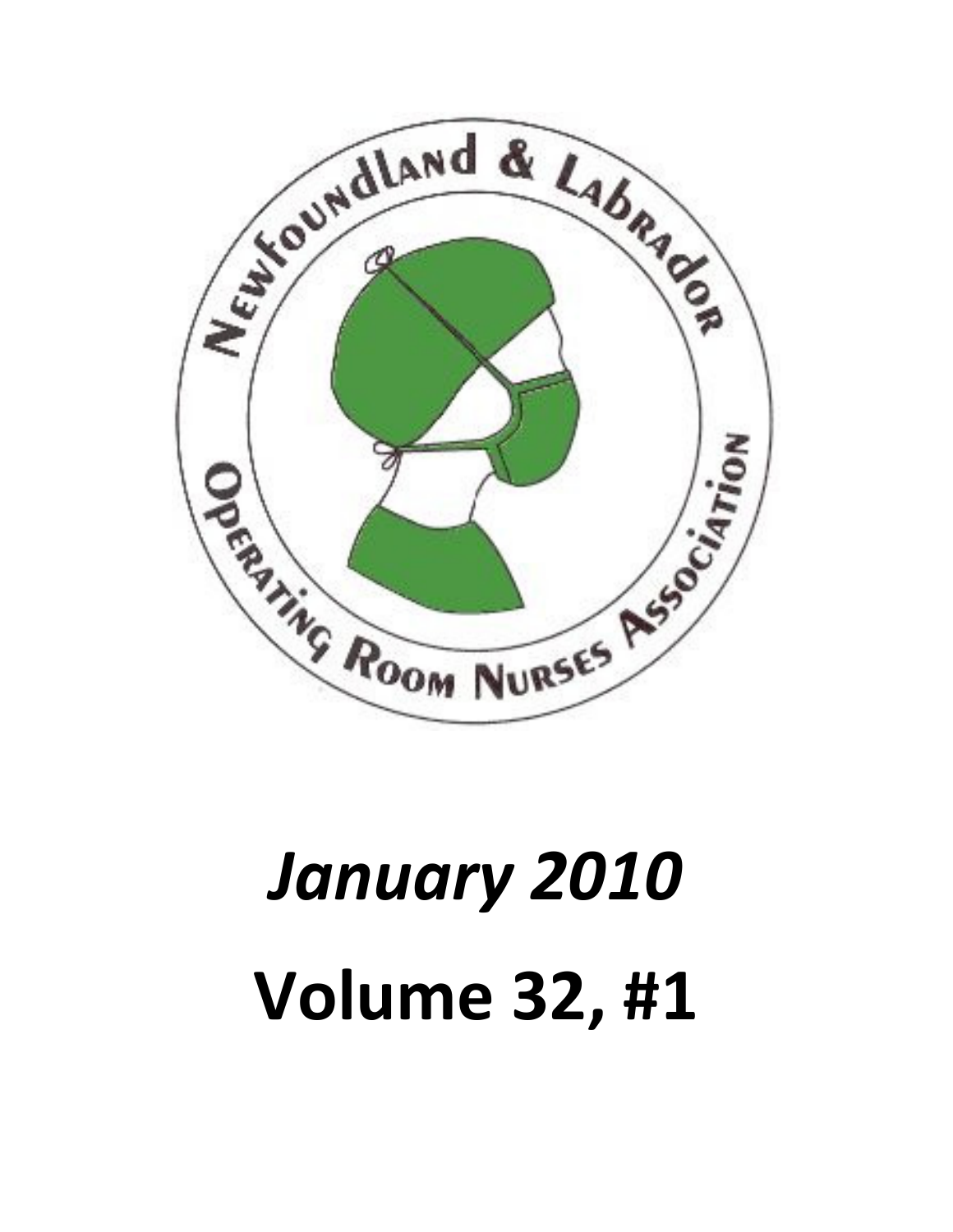#### Message from the President

 On this my first report as President of N&LORNA I would like to take the opportunity to express my sincere thank you to every member of this Provincial Association for your committed support towards the hosting of our National Conference this past June 2009. As a member of this Provincial Association and ultimately a member of our National body ORNAC, we are all part of a volunteer organization of which we are passionate and dedicated Perioperative Nurses who desire to achieve a level of accountability by which we can measure our standards of practice. With this belief and pride our Newfoundland and Labrador Operating Room Nurses Association hosted a conference to which we achieved a level of accountability and measured ourselves against an acceptable standard of practice.

 "The Depth of Perioperative Nursing …. What Lies Beneath" was not only a testament to the challenges we as perioperative nurses face every day, but as well to the depth of talent, dedication and organization we as a Provincial body undertook to achieve these successes of excellence while experiencing the leading role in today's challenging and competitive world. This positive influence was expressed in both written and verbal communications via evaluations and personal messages to many members of our Provincial Planning Committee.

 The daunting task that was taken up some 6 years ago to provide a conference that would showcase our ability to network with our colleagues while experiencing a program that would strengthen our educational perioperative knowledge, experience our vendor community through their commitment of excellence while also provide some free time to enjoy each other's company through social events with our true NL social flavor was something we accomplished together with resounding success. We should be all very proud of our accomplishments. Just to share with you one of the many comments I personally received in a hand written note from a long time ORNAC member "this conference is one of the best I have ever attended in my many years as an ORNAC member. The blend of relative perioperative education as well as the NL flavor of your social activities is something I will long remember. Please convey my congratulations to your TEAM."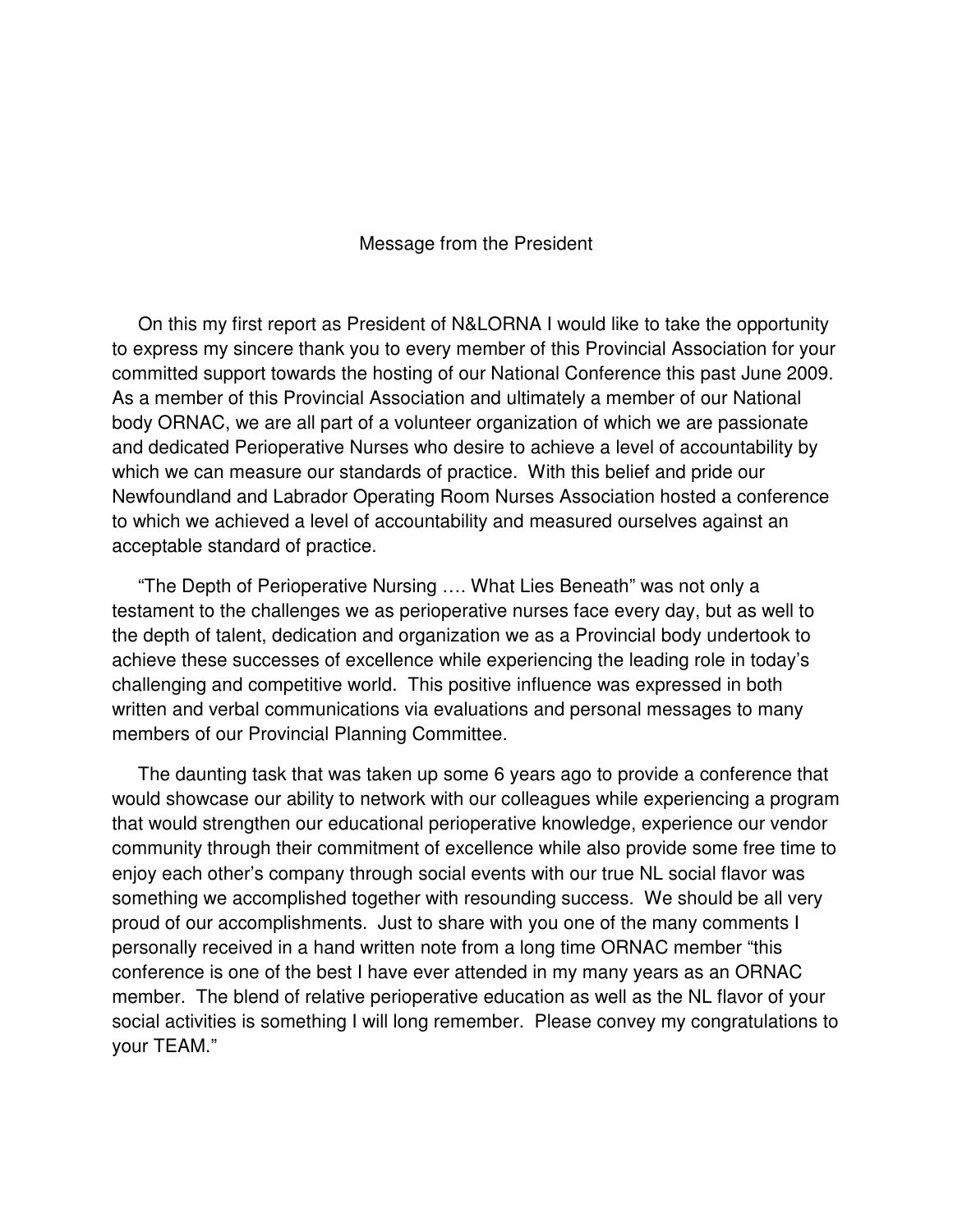As a Provincial Member you each provided us with the supports we needed for this success through donations of prizes, your time spent as door monitors and the ability to draw on each one of you for anything we may have asked. THANKYOU

 Personally, I would like to thank Corenia Price who carried the load of N&LORNA these past two years during my President Elect position while I was otherwise occupied fulfilling my commitments to the  $21<sup>st</sup>$ . National Conference.

 Thank you to everyone who worked ever so diligently towards the success of this conference, your tireless hours of work ensured every detail provided a memorable, educational and rewarding experience.

 Thank you to our Provincial Planning Committee and their sub-committees who gave tirelessly of themselves in preparation and completion of their tasks at hand.

 Thank you to Laura Ellsworth, my co-chair who brought the experience needed to round out the knowledge of planning this conference. As well thank you to Lynn Anderson who, as a past ORNAC Executive Member brought depth and knowledge to our committee in an advisory role.

 It was our hope that through the dedicated hard work of the entire committee and provincial members, everyone would experience a better understanding of "What Lies Beneath" as they were filled with new energy in promoting "The Depth of Perioperative Nursing". We believe we achieved this.

 As you can see the success of this conference came from the culmination of dedicated and tireless work from perioperative nurses in this province. Teamwork involves cooperative work by a group to achieve a common goal. Our common goal, a successful conference and by all reviews we reached our ultimate goal.

 I would like to share with you a quote from Max Dupree, CEO of a Fortune 500 company.

….."Leadership is much more an art, a belief, a condition of the heart, than a set of things to do. The visible signs of artful leadership are expressed ultimately in practice."

 This quote is about passion and beliefs, not just about managing a project or getting something done. It's about standing up for what we believe in. It is based on ethics and values and it is something we as Perioperative Nurses have a very important stake in. As we celebrate the successes of this conference I am proud to say I belong to a passionate group of nurses who truly are the depth of perioperative nursing. If my experience with this conference mirrors my time with the Provincial N&LORNA Executive, then I sincerely believe my time serving this province as your President will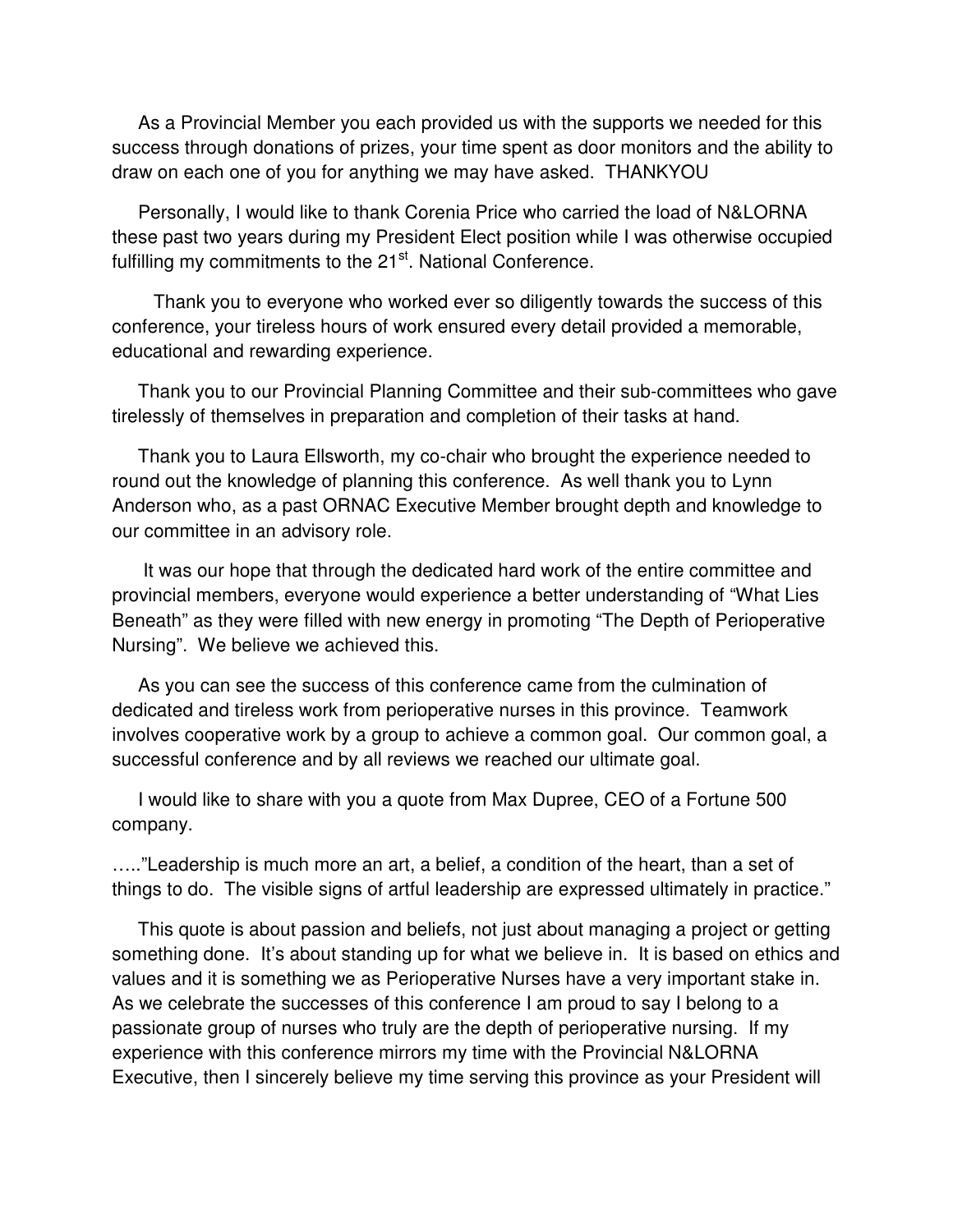be a challenging yet rewarding experience as we all move forward together in this ever demanding and changing world.

### Margot Walsh, RN, CPN(C)

#### N&LORNA Provincial President

^^^^^^^^^^^^^^^^^^^^^^^^^^^^^^^^^^^^^^^^^^^^^^^^^^^^^^^^^^^^^^^^^^^^^^^^^^^^^^^^^^^



I would like to take this opportunity to welcome Debbie Keough, RN CPN(C) to the position of President-Elect with N&LORNA for the term 2009-2011.

Debbie is the Patient Care-Coordinator of General Surgery and Vascular at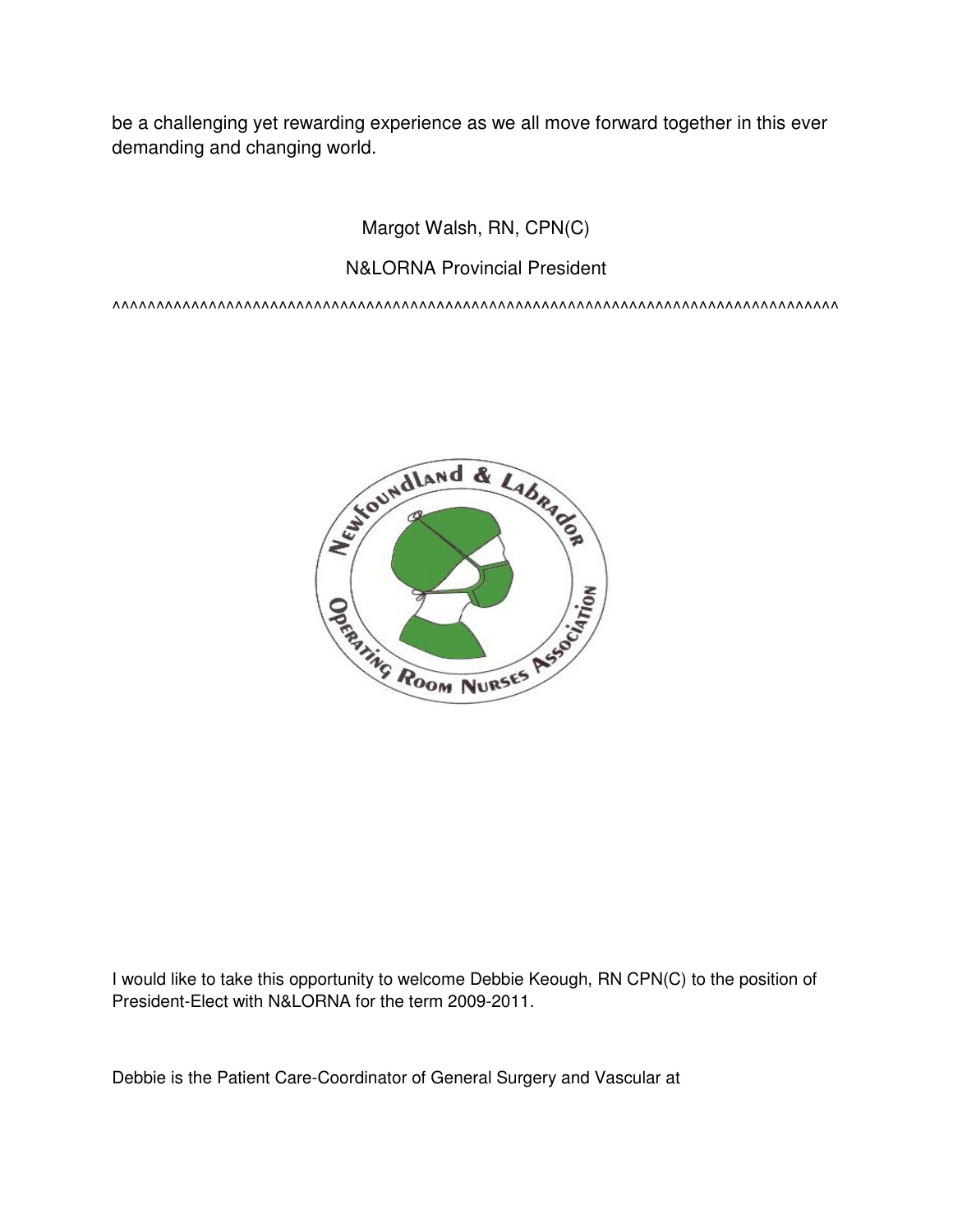St. Clare's site, Eastern Health, St. John's and has been a member of N&LORNA and a perioperative registered nurse for the past 8 years. She holds her RN Diploma and Certification in Perioperative Nursing.

Thank you Debbie for taking on your commitment to this volunteer role while also helping us achieve and maintain a level of accountability by which all perioperative registered nurses hold themselves. In turn then together we will reach for an achievable level of accountability to which we measure our standards of practice through N&LORNA and ORNAC.

Welcome aboard.

#### Margot Walsh, RN CPN(C)

#### President N&LORNA

#### **^^^^^^^^^^^^^^^^^^^^^^^^^^^^^^^^^^^^^^^^^^^^^^^^^^^^^^^^^^^^^^^^^^**

Hello fellow N&LORNA Members,

I hope January finds everyone in good spirits. I hope winter in your area is as good as ours. We hardly have any snow, good for me…bad for outdoor enthusiasts.

You may have noticed that there was no December Newsletter….there was an executive decision made to move that one to January . I have enclosed the contact information of the executive at the back of the newsletter. Also Joanne Peddle has forwarded some information to me that might interest you regarding Nursing Ground Rounds. People can attend the webinar anywhere across the island. As well if people go on through Skype and Google voice, there would be no charge to them as these communication tools have no charge.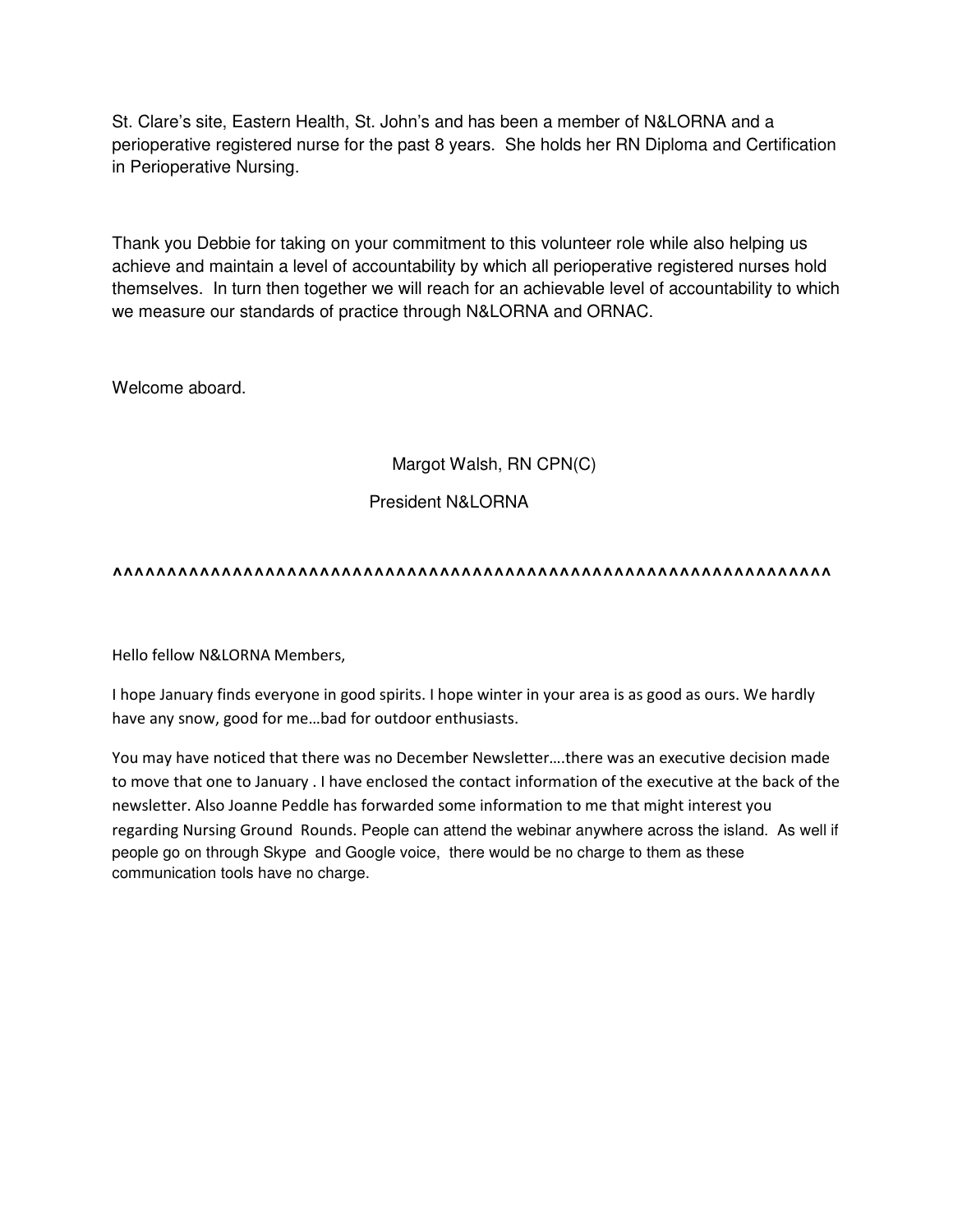



## Eastern Health's Nursing Grand Rounds 2009-2010

| <b>Date</b>             | <b>Topic</b>                                                                                                                                           | <b>Presenter</b>                                        | Location                                   |
|-------------------------|--------------------------------------------------------------------------------------------------------------------------------------------------------|---------------------------------------------------------|--------------------------------------------|
|                         | November 26, 2009 EH's revised Disclosure Policy & its<br><b>Relevance to Nursing Practice</b><br>Cancelled due to H1N1 activities                     | Debbie Perry &<br>Kim Warford<br>(EH Quality)           | Lecture Th. A<br><b>HSC</b>                |
|                         | December 16, 2009 The Importance of Proper<br>Documentation in Nursing Practice                                                                        | Siobhainn Lewis &<br>Janice O'Neill<br>(ARNNL & cLPNNL) | Boardroom<br>$1st$ fl. Agnes<br>Pratt Home |
| <b>January 28, 2010</b> | The Value of Workload Measurement<br>In Nursing Practice<br>Webinar Link: https://www1.gotomeeting.com/register/808363969                              | Joan Follett & Christine<br>Noel (Prof. Practice)       | St. Clare's<br>Boardroom<br>Morrissey Wing |
| February 25, 2010       | Elder Abuse in the Practice Setting                                                                                                                    | Lorraine Best & Lisa<br>Adams (Seniors RC & EH)         | WB-214<br>Waterford Host                   |
|                         | Webinar Link: https://www1.gotomeeting.com/register/760249368                                                                                          |                                                         |                                            |
| March 25, 2010          | <b>Accountability in Nursing Practice</b>                                                                                                              | Siobhainn Lewis (ARNNL)<br>Janice O'Neill (CLPNNL)      | 2J062<br>Conf. Rm, Jan                     |
|                         | Webinar Link: https://www1.gotomeeting.com/register/387357328                                                                                          |                                                         |                                            |
| April 29, 2010          | The Methadone Policy $&$ its Relevance to Karen Whitehorne<br><b>Nursing Practice</b><br>Webinar Link: https://www1.gotomeeting.com/register/582827584 | (MH & Addict.-EH)                                       | Lec. Rm. 2860                              |
| May 27, 2010            | Workplace Bullying in Nursing Practice<br>Settings                                                                                                     | Lisa Adams<br>(Research-EH)                             | Rm. 190<br>Cordage Place                   |
|                         | Webinar Link: https://www1.gotomeeting.com/register/589204232                                                                                          |                                                         |                                            |
| June 24, 2010           | Occurrence Reporting for EH Nurses                                                                                                                     | <b>Heather Predham</b><br>(Quality-EH)                  | Lec.Rm 103<br>Southcott Hall               |
|                         | Webinar Link: https://www1.gotomeeting.com/register/297399633                                                                                          |                                                         |                                            |

\*Please note that all rounds will occur from 1400-1500 hours & typically the last Thursday of the month with the exception of December, where it will be held a little earlier due to the holiday season. Also, Nursing Grand Rounds will not be held during the summer months of July & August.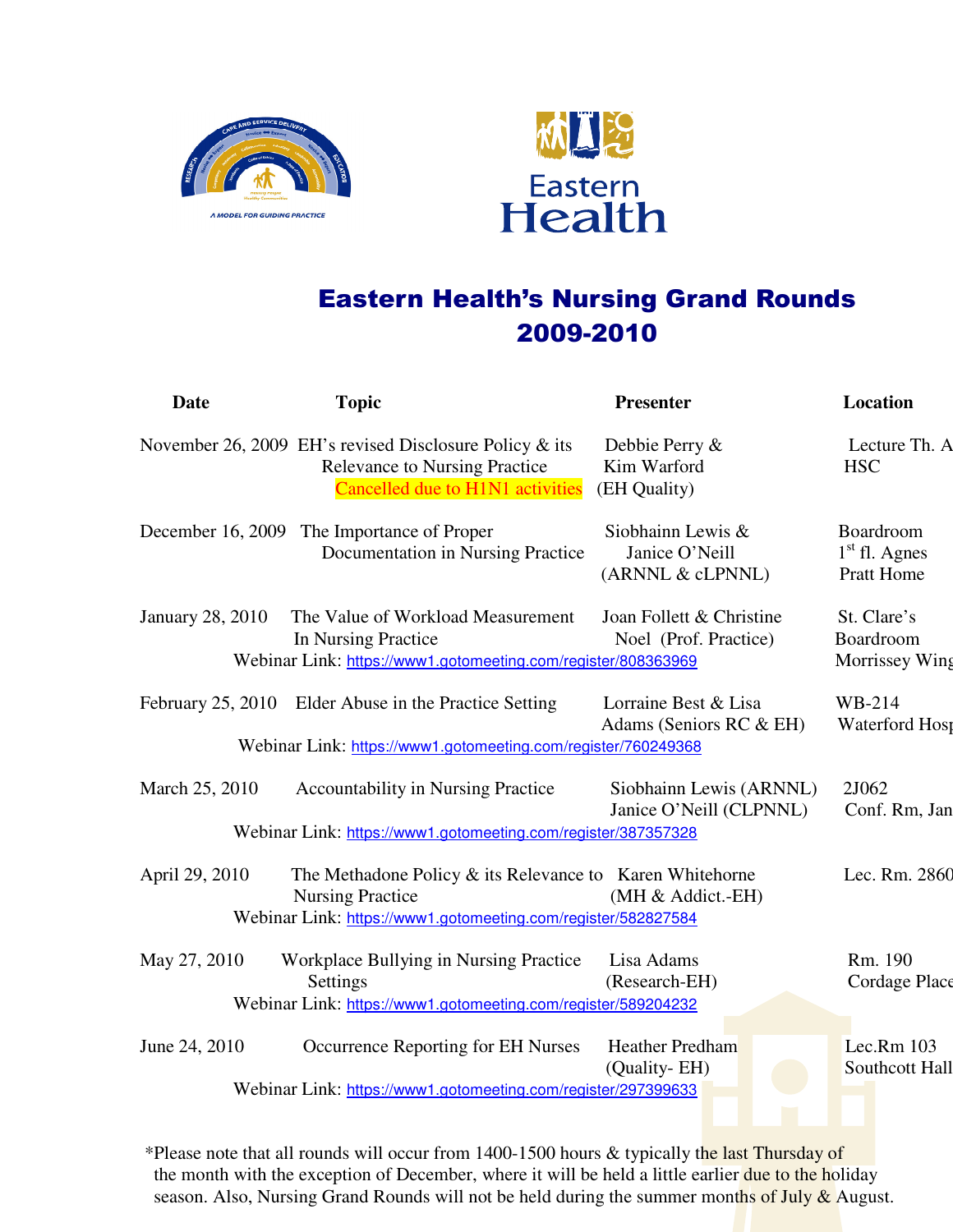I have noticed a decrease in submissions to the newsletter. I can only send to you what I receive! As this is your newsletter, I request that you take a few minutes at your next N&LORNA meeting to put together a report from your area. If your local chapter does not have a liaison officer , please contact me so I can amend my list. I will make an amendment to the newsletter and resend it if I get any supplemental reports.

I hope everyone enjoys February, especially the Olympics…makes me proud to be Canadian. I fully intend to be a couch potato for these two weeks.

That's it for now. Til next time.

Respectfully Submitted

Janice Roche

VP PR

^^^^^^^^^^^^^^^^^^^^^^^^^^^^^^^^^^^^^^^^^^^^^^^^^^^^^^^^^^^^^^^^^^^^^^^^^^^^^^

Hi all,

Happy New Year to one and all!! Now that Christmas is over and everyone is getting back into the normal swing of things I take this opportunity to provide you with my first report as VP of education.

I would like to start off by extending a big thank you to Jennifer Long our past VP who has provided me with very useful information and has certainly set the bar very high in compiling learning information beneficial to the many perioperative nurses across NL.

Over the fall healthcare in our province and across the country witnessed a huge unprecedented crisis with the pandemic of H1N1. It was definitely a spectacle to witness our many nurses rise to the occasion and shine as they implemented the plans for the immunization clinics and provide nursing care to the many who fell ill. I would like to say a big THANK YOU to all who may have been involved at some level throughout the ordeal. We have definitely learned an enormous amount from H1N1 and hopefully the spin of from the education piece regarding hand hygiene will remain in the minds of many for years to come!!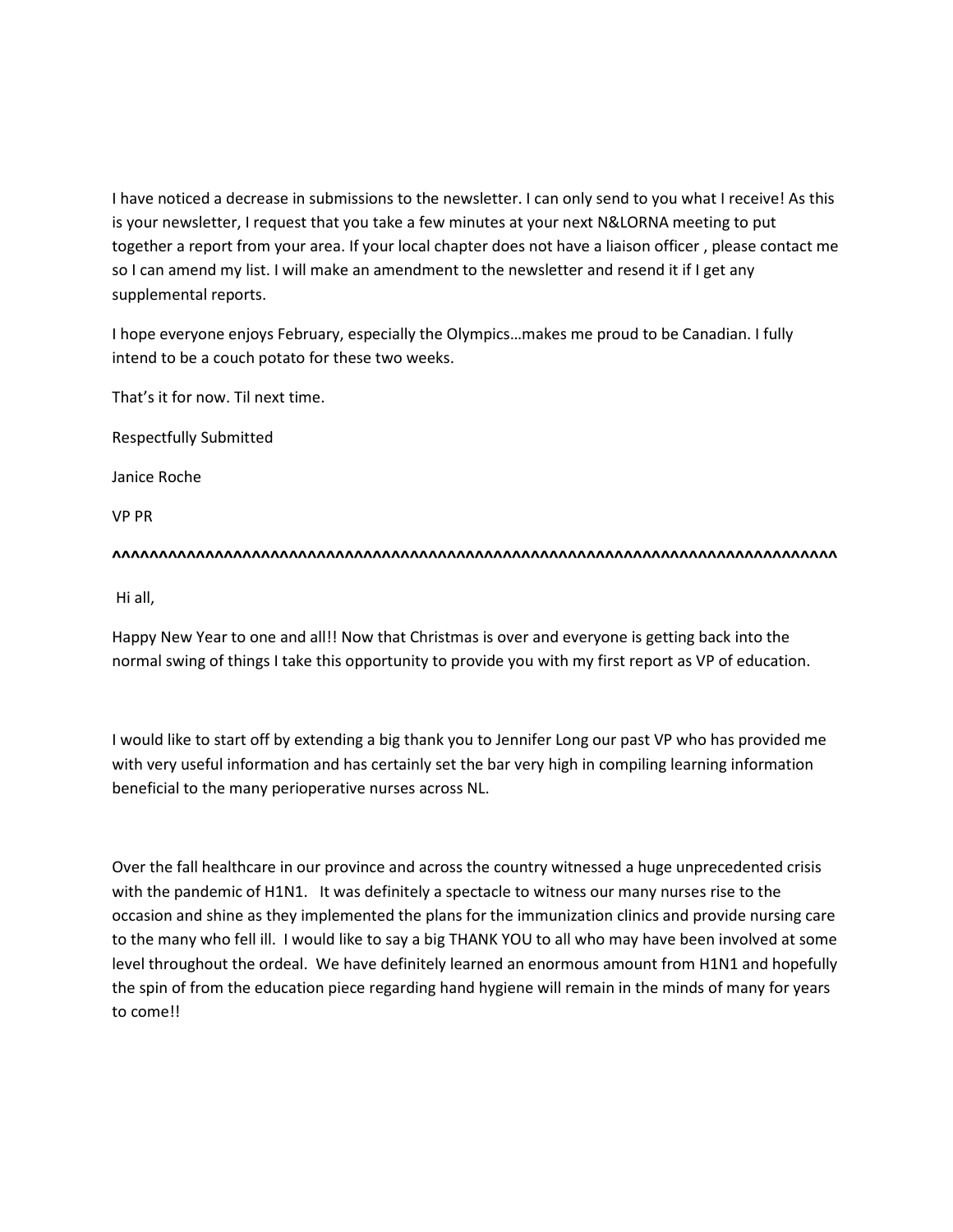Now that the wave has ended, there seems to be presently a lull in the amount of topics available regarding education. I have found the following website to be an enjoyable read as it provides the CNA's vision for healthcare.

#### http://www.cna-aiic.ca/CNA/resources/next-decade/default\_e.aspx

The ARNNL is providing the following sessions for nurses to gain a greater understanding of the competency program that is being linked with our licensure requirements. It would be a great opportunity to link to these teleconferences and learn more about it!! Further information may be attained from Bev McIssac at bmcissac@arnnl.ca

CONTINUING COMPETENCE PROGRAM Schedule

**Wednesday, January 20th 2010 1400-1500 (Island time) Wednesday January 27th 2010 1400-1500 (Island time) Wednesday February 10th 2010 1400-1500 (Island time) Wednesday February 24th 2010 1400-1500 (Island time) Wednesday March 17th 2010 1400-1500 (Island time) Wednesday March 31st 2010 1400-1500 (Island time) Tuesday April 13th 2010 1400-1500 (Island time)** How to Attend an Education Session: 1. Dial into the following dial-in number: 1-888-848-5559

2. When prompted enter the participant pass code: 7614915

The Cardiac RNFA program at Eastern Health currently has one RN completed the program. One RN is currently enrolled in the program and another RN is waiting to begin.

Reports from across Canada has illustrated that many sites are creating and utilizing the Safe Surgeries Saves Lives checklists that were presented at the ORNAC conference here last summer. This intraoperative tool has been shown to raise the level of safe practice to the forefront of perioperative care. Websites such as ORNAC's and the World Health Organization are great resources for those of you planning to move forward with this initiative.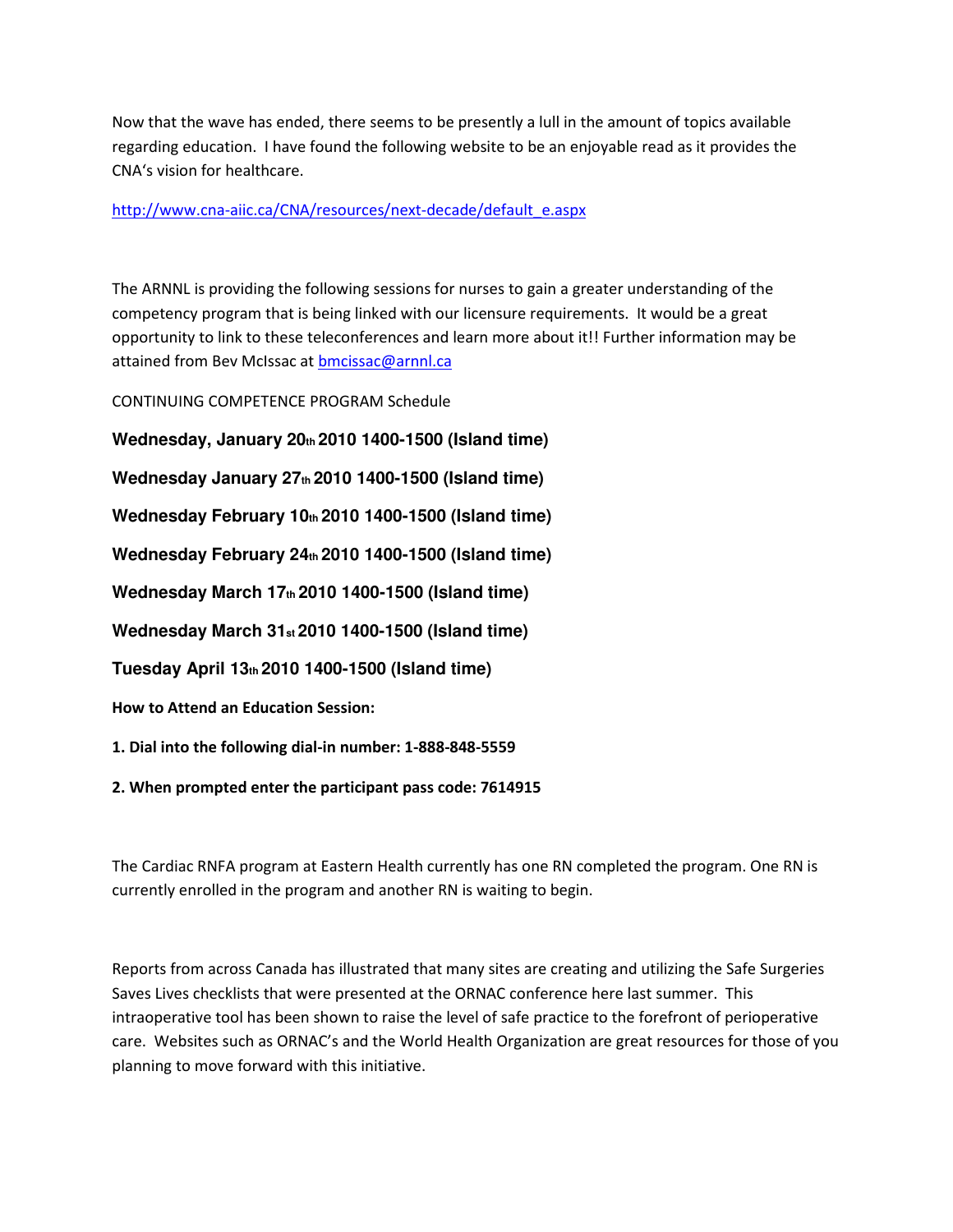NLORNA will be holding the provincial conference in Gander Sept  $23^{rd}$  – Sept  $25^{th}$ , 2010.

In closing, I would invite any reader out there to email me with questions or topics of interest that you would like to see presented in the Newsletter.

Respectfully submitted,

Joanne Peddle BScN RN CPNC

^^^^^^^^^^^^^^^^^^^^^^^^^^^^^^^^^^^^^^^^^^^^^^^^^^^^^^^^^^^^^^^^^^^^^^^^^^^^^^^^^^^^^

Hi, from St Anthony. How are you all? We're still here and doing well, on the tip of the Northern Peninsula. Strange winter this year. We've had winter several times, and gone again, with the mild weather. Not good for those of us who like skidooing. Ah well, I'm sure we'll get lots of it soon. Then we'll be complaining the other way, that it's here too long. Can't please us......

As for work, we've been keeping busy, as usual. Still running the usual lists, from General Surgery, Orthopedics, OBG-YN, ENT, Ophthalmology, Endoscopies, minimal Urology these days, since loosing our Urologist.

We have a new General Surgeon, Dr Gunna.

We've had quite a change over in nursing staff this year, with staff retiring, and moving to other areas to work. We presently have 2 new RNs orientating, Kim Rose, and Karen Dunphy. Welcome to them both. They are here temporarily, to relieve Gina Elliott, who returned to ICU, temporarily, and Sasha Pike, who is our newest full-time OR nurse( Presently on Maternity Leave). Sasha replaced Gaye Colbourne, who went to Day Surgery, full-time. One of our regular staffed ORTs, Carol Colbourne, is planning to retire in May, so this will be another new staff member for us.

Anyway,"change is as good as the rest", I guess. We welcome all our new staff, and we thank them for coming to our dept. We also acknowledge and thank the staff who have departed the OR. I also wish to congratulate one of our CSR staff, Philomena Ricks, for successfully completing Sterilization and Reprocessing distant education course. This is something the other CSR tech, and myself will be doing in the near future also.

That's it for now. Like I said to Janice, I don't tend to do many of these liaison notes, until nearer the conference time, but here's a little news from St. Anthony. Take care everyone and have a enjoyable winter. I hope we will.

Kerry, NUC Surgical Services, CSCMH, St. Anthony

^^^^^^^^^^^^^^^^^^^^^^^^^^^^^^^^^^^^^^^^^^^^^^^^^^^^^^^^^^^^^^^^^^^^^^^^^^^^^^^^^^^^^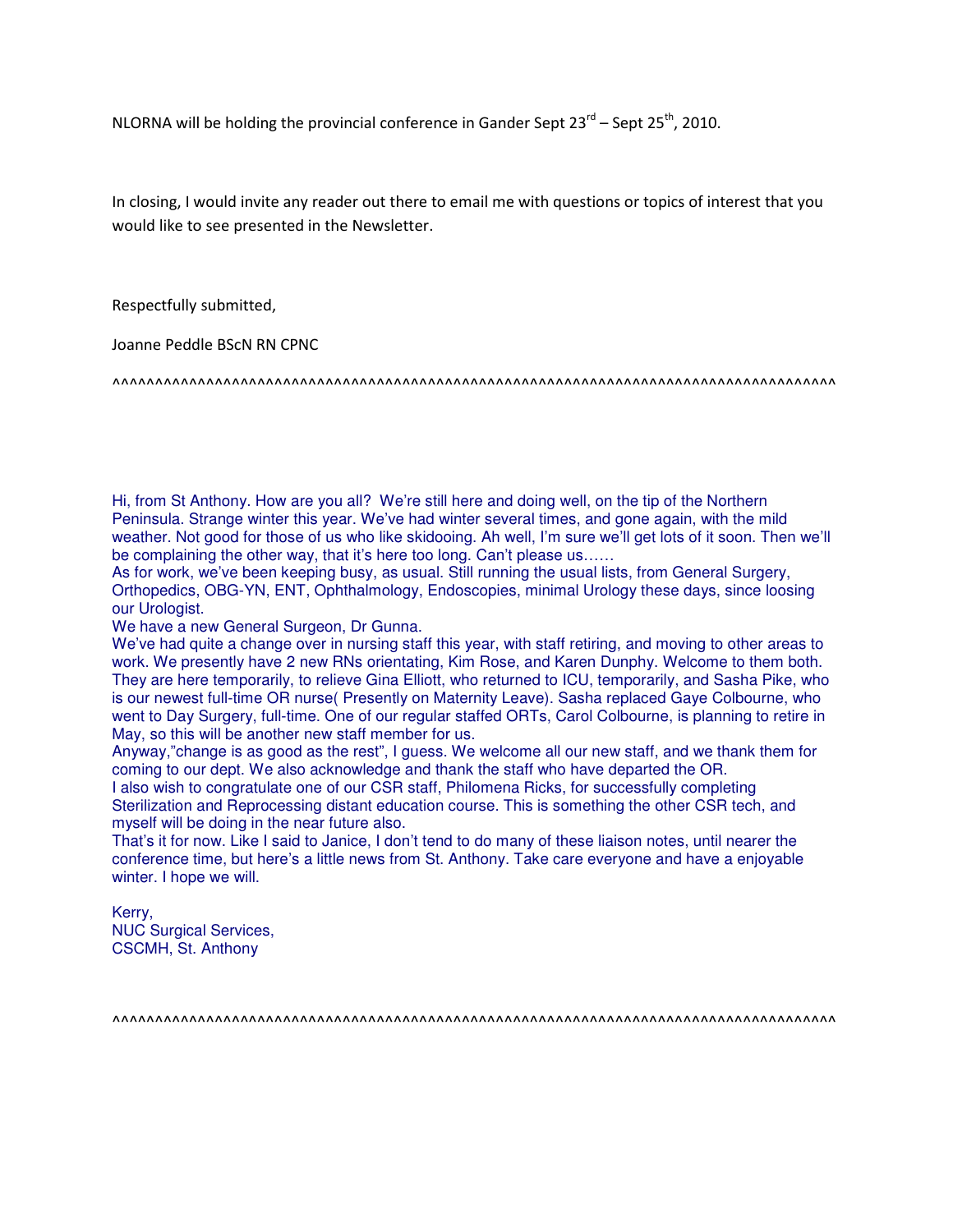Jan, 29,2010

Report from St.Clare's Mercy Hospital

Hi Operating Room Colleagues:

We have been very challenged this fall at St. Clares, I was called in one Sunday morning in late Sept. to find four of the O.R. rooms flooded with water, and ceiling tiles floating around the external corridor. There had been a pipe ruptured on one of the nursing units and with no one in X-ray or the O.R. overnight the water was up past my ankles. You can only image the panic that ensued. We had to close those four O.R.s for renovations and then later 2 more on the other side as well. Anyway, we survived the "Flood" and got back to normal for awhile before H1N1 hit and we were down lists again.

We did however get a lot of education done during this time, Total Joint replacement workshop, T2 Nail, Gamma Nail.

Some of our nursing staff were floated to areas needing extra help, that was interesting. The head nurses spent some of this time updating their kardexes in preparation for the implementation of the instrument tracking system that went live in Nov.

The Kilmory retreat mentioned in the last newsletter was a great success and plans are in the works for next year.

Some of the inservices for the past months have included, smoke evacuation, we are trying to do better in this area.

 Stryker video systems ( we have 3 new systems), Skin prep- we are now using the one step prep with 2% chlorhexadine with 70% alcohol. Tisseel, T-Doc instrument tracking system, Polices, We had an all day laser workshop in Jan. that was well attended city wide.

Fundraising efforts have included Breen's sandwiches ( by popular demand), a spa basket, and a liquor gift card.

We gave a clinical experience to two ORT students, and Kelly Tuck was hired permanently. She is a lovely person, and we welcome her. We have two BN students coming for a 10 wk. clinical as well. We had one retirement in Oct. Judy Hawkins, congratulations.

We will be holding elections of officers for our site in April. On behalf of our group I would like to congratulate two of our members, Debbie Keough – President –elect, and Michelle Battcock-Secretary-Treasurer.

On that note, this is my last newsletter, I am retiring in June of this year.

Respectfully submitted

Shirley Taylor Liaison Officer

^^^^^^^^^^^^^^^^^^^^^^^^^^^^^^^^^^^^^^^^^^^^^^^^^^^^^^^^^^^^^^^^^^^^^^^^^^^^^^^^^^^^^

Hello from Burin,

 I hope everyone enjoyed Christmas . I hope Santa was good to you all. Things here are about the same. We have one of the girls from the floor who has been here filling in a sick leave position. It's great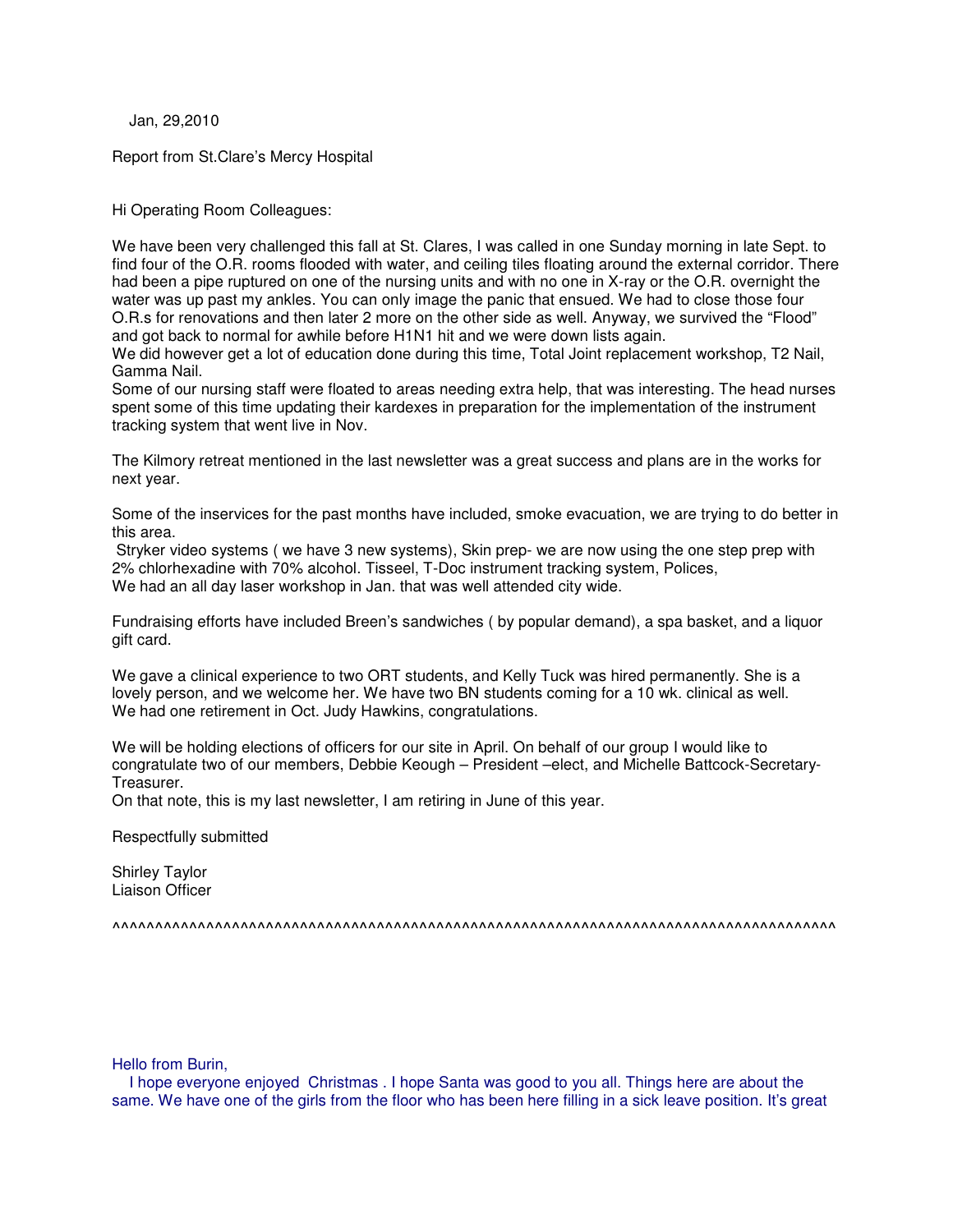to have you Paula. We wish Linden all the best and hope he returns to work soon. This is the time of year that a lot of us are making plans for that special Spring vacation..hopefully somewhere warm for relaxation and rest. Plans are being made, and I hope all those who are going will have a good trip.

We have been getting a lot of new equipment lately and it is certainly welcomed.We are busy here as usual and I am sure this isn't going to change. Actually I rarely say we are busy anymore, I usually just say this is the norm.

Hi to all and I hope all is well in your neck of the woods.

#### Heather

^^^^^^^^^^^^^^^^^^^^^^^^^^^^^^^^^^^^^^^^^^^^^^^^^^^^^^^^^^^^^^^^^^^^^^^^^^^^^^^^^^^^^^^^^^^^^^^^^^^

Season's Greetings from the West Coast

It has been a busy autumn. We had an election of officers and our new local President is Audrey Wells. It is marvelous to see our membership increasing because the new staff is very interested in the education aspect of our association. Our monthly educations sessions at our local meeting are still a big emphasis. We kicked the Christmas celebration off with a potluck at Audrey Well's place in Hughes Brook. A merry time was had with good food and storytelling about the some bizarre experiences of some staff as we looked out the patio window with a light dusting of snow falling.

A wonderful retirement dinner was held at Jennifer's Restaurant for Carol Rowsell, Sheila Billiard, and Ethel Martin. There were about 14 retired people who came to help us celebrate these wonderful ladies. There were a lot of reminiscing and hugs by the new retirees, the old retirees and the wanta be retirees.

We had a potluck lunch to celebrate Connie Stratton's new job in Infection Control and Janice Roche's new job a CCC in our OR.

We are doing an orientation program with for 2 staff from Western Health and 2 staff from Sir Thomas Roddick. The orientation is being done in conjunction with the Centre of Nursing Studies. Grace Brake, Mary Elkins, Raelene Hillyard, and Chrissie Barron are our 4 new students who are still in training until end of February.

We are on the hunt for a new urology bed and Audrey Wells, our head nurse for Urology, has had to travel to Toronto and Montreal on her research. She is bearing up well from all the travelling and shopping.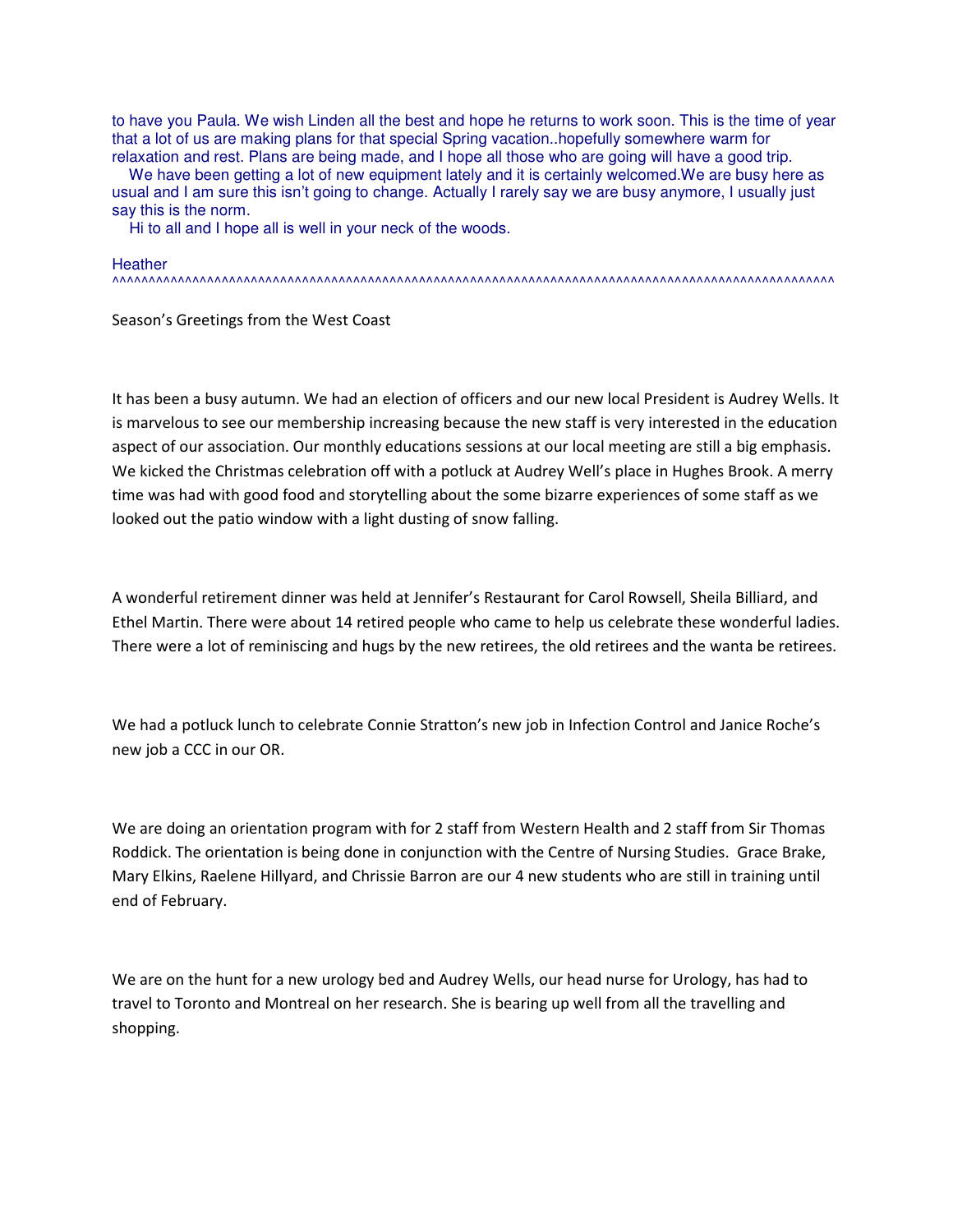The H1N1 took its toll on our OR schedule for several weeks. We had no elective OR's so our staff was displaced to the wards. It was an interesting time doing bed baths, feeding patients and giving patients showers. Some of us got very wet with the shower sessions. Many of the OR staff were home with ILL so most times we had only ½ our staff.

Welcome back Gina Welsh and Glen Canning to the OR since we are up to 4 OR'S.

Welcome Dr. Jill Carpenter to the department of OBS and GYNE.

Welcome back Dr. Pasha to the department of Urology.

Dr. VanNiekerk, Dr. Roger, Sue Pardy and Shirley Simms attended a Laparoscopic Bowel Workshop.

Christmas spirit was very evident, thanks to the lounge being beautifully decorated by Gary Greene and Bernice Roberts. During Christmas medically rounds the OR was well represented by two reindeer named Jennifer Day and Angela Hackett as well as an OR choir. Dr.Healey, Dr. Keeping and Dr. Roger did a Christmas skit about an anesthetist cancelling a Santa Healey's operation.

We wish you and your families a prosperous, healthy and peaceful New Year in 2010

Ena Decker

Liaison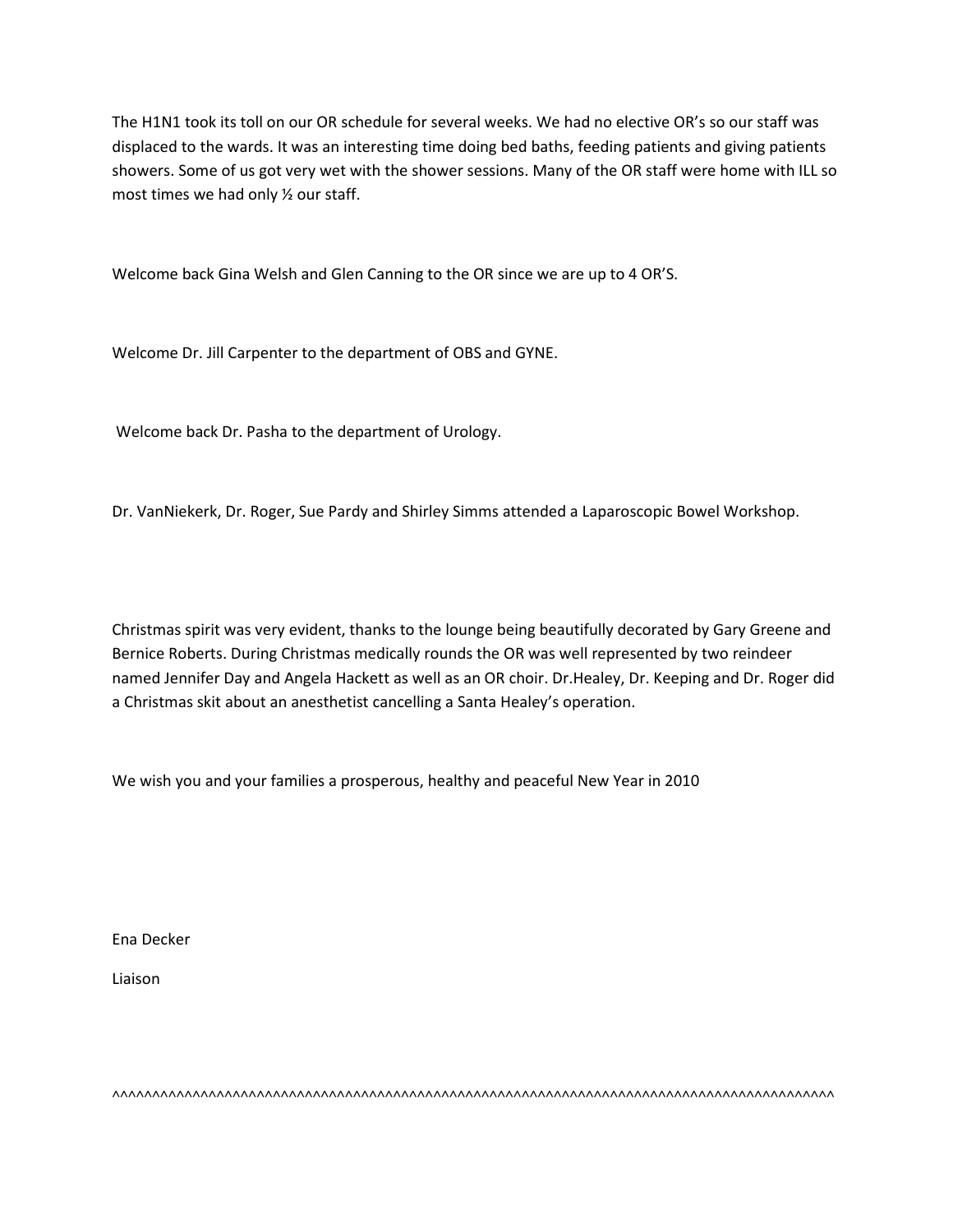HSC N & Lorna Newsletter Report

Welcome to our new Manager, Kim Peddle, who replaces Dorothy Budgell who retired this past July 2009. Kim attended the National Conference here in St. John's in June, and is currently a member of our local branch.

There were a lot of worn out nurses with post conference blues in June, too many meetings for everyone, along with work commitment, home life. It has been a busy couple of years and I think our branch was feeling the strain; but we are keeping with the KISS scenario. Over the past few months we have been getting back on track and rejuvenating as we gear up the Provincial in Gander in 2010.

We have had a couple of Nurses leave the O.R in recent months:

Carol Purchase has taken a position as educator at the Janeway O.R and Darlene Pond has also secured a position there as well.

Maxine Kelly and our branch treasurer, Lisa Allan, have gone to the dark side "PORR" haha but they are close by at our site.

We have are also, fortunately, seen an influx of new staff in recent months. I will have a list of their names for the next newsletter.

Dorothy Budgell was our last liaison, and unfortunately, we haven't recruited a replacement yet, this is the reason we have been so quiet!!!

Bernice Pitcher, our secretary and jack of all trades, has recently retired and is greatly missed. A dinner was held at the Woodstock for her. Also in the plans is a retirement dinner for Carol Tulk who retired Dec 31st. We have socials planned for Maxine and Lisa also. One of our PCA's Elwood Pitcher, who has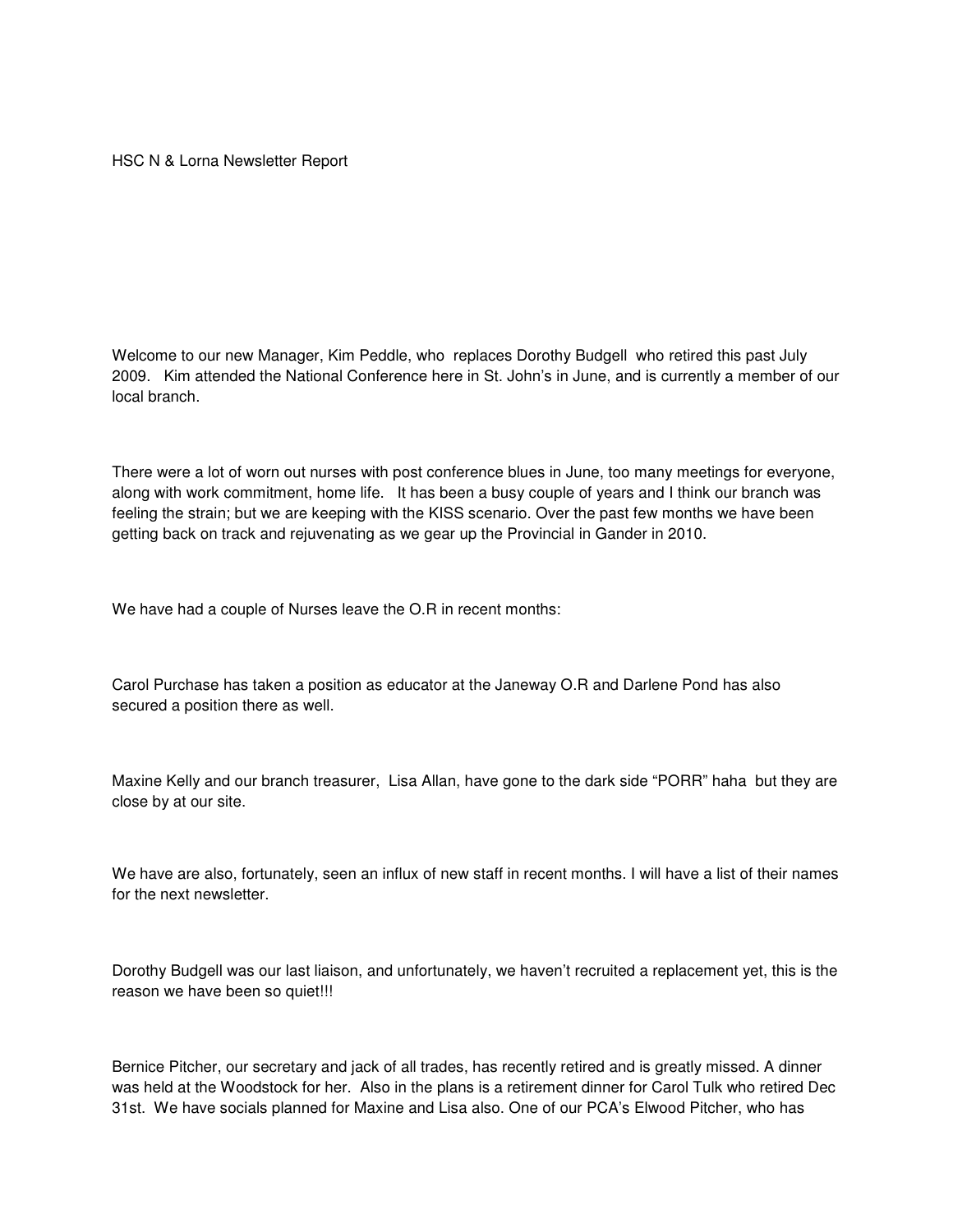been at the HSC forever, is retiring soon, that's another social. There will be having a number of nurses retiring over the next couple of years. I think we are getting old, what do you think? haha

We are planning an intercity meeting, to be organized by our branch, for either March or April.

A laser course was completed this past weekend by some of our staff and we still have

our regular Tuesday morning in-services on various equipment, policy updates and also information re procedures of interest. Joanne Peddle is very hard at work preparing informative fresh new topics. Joanne is our Nurse educator in the O.R, replacing Wendy Walsh and has also been busy orientating new staff .

^^^^^^^^^^^^^^^^^^^^^^^^^^^^^^^^^^^^^^^^^^^^^^^^^^^^^^^^^^^^^^^^^^^^^^^^^^^^^^^^^^^^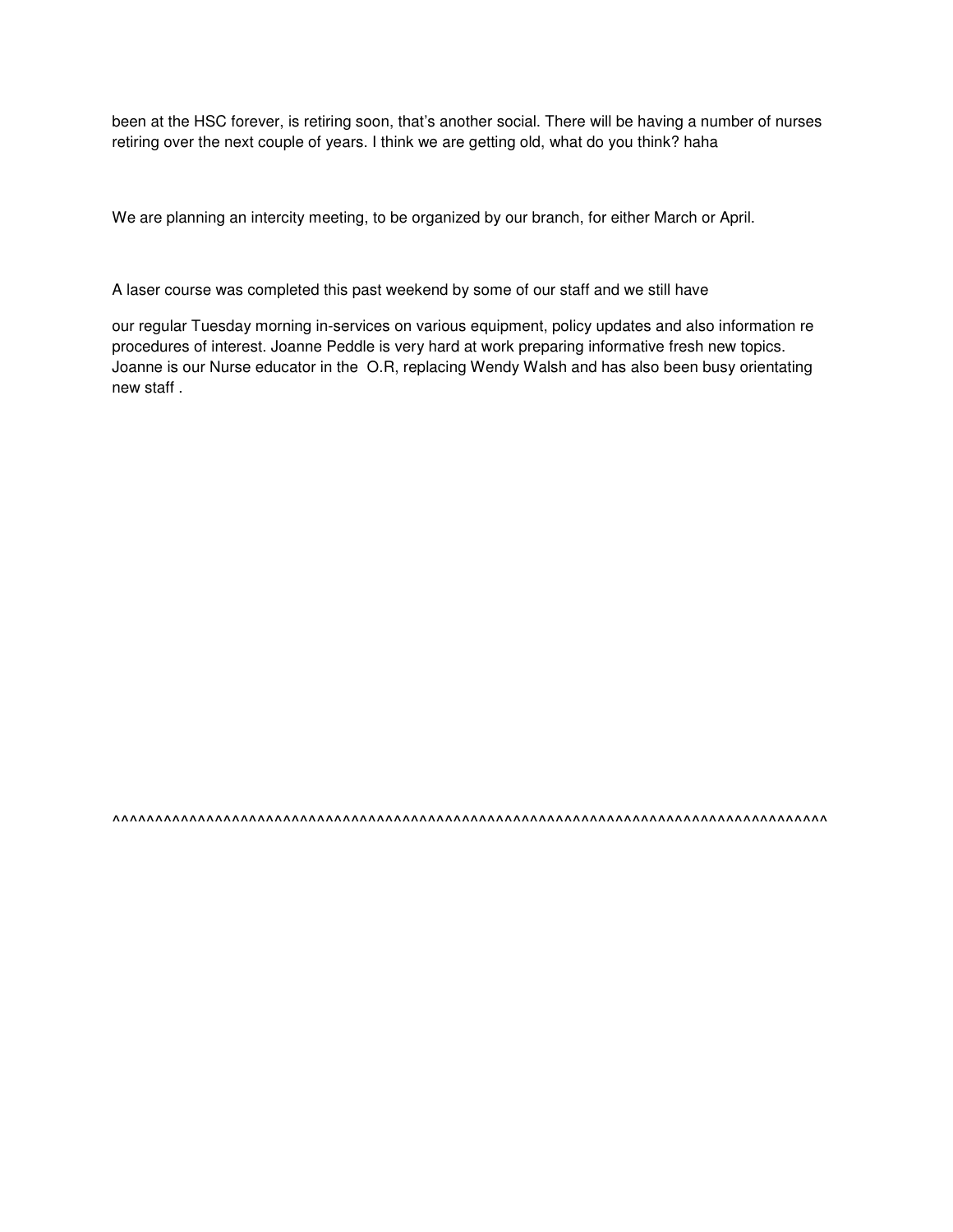N&LORNA Executive Contact Information

President :

Margot Walsh, RN CPN(C)

Patient Care Coordinator

Plastics and Gyne Oncology

Health Science Centre, Eastern Health

St. John's, NL

(709) 777-7149

VP Education : Joanne Peddle

Clinical Educator Perioperative Program

General Site

Eastern Health

St John's, Nl

Ph: 777-6253

Email: joanne.peddle@easternhealth.ca

Secretary / Treasurer Michele Battcock

Staff Nurse,OR

St.Clare's Hospital

Phone # 777-5520

email address- michelle.battcock@nf.sympatico.ca